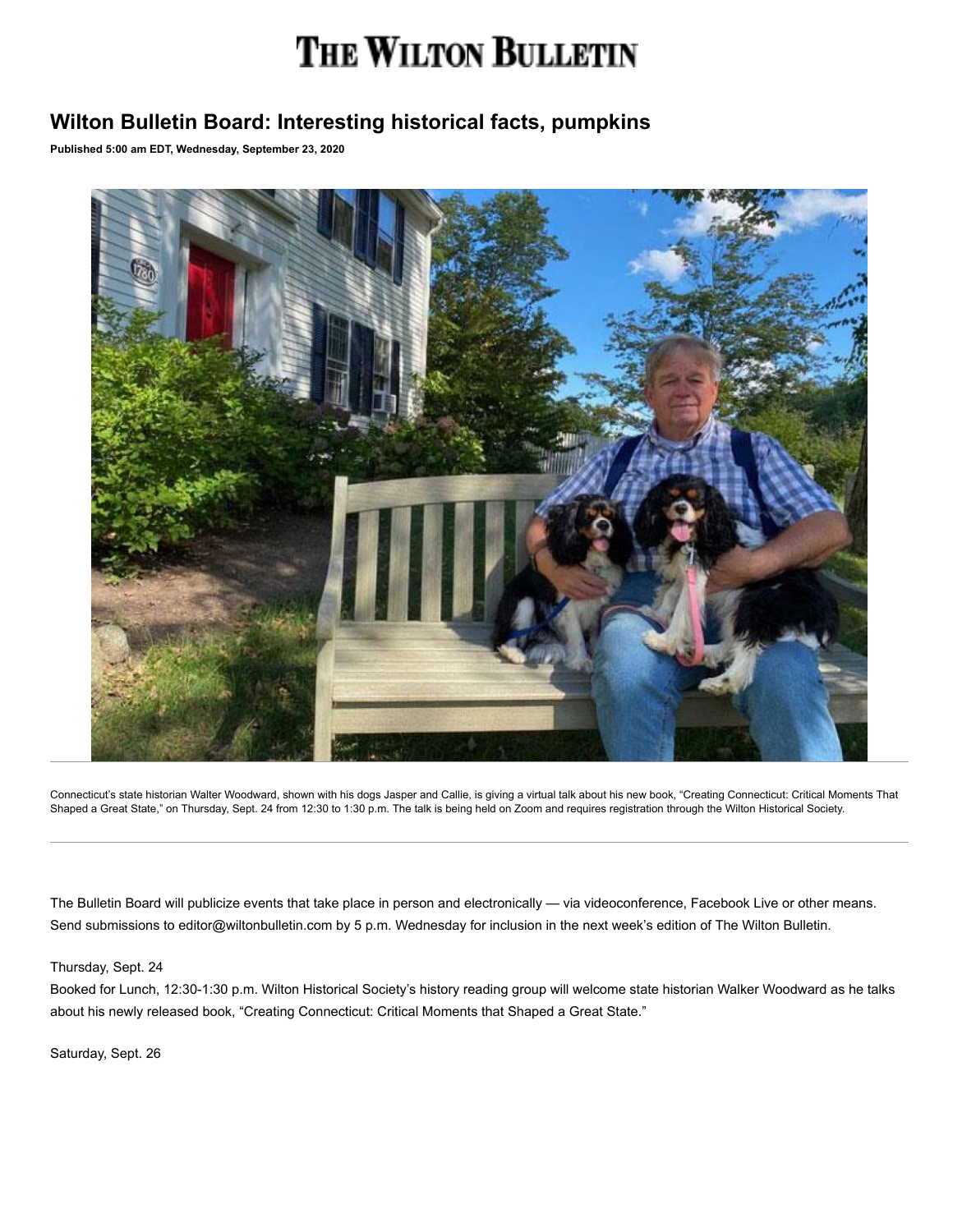Shred Day, 9 a.m.-noon, Bankwell Wilton, 47 Old Ridgefield Road. Free shredding services for bills, checks, old credit cards, passports and other personal papers. Limit of 3-foot-square box per person. Staff with PPE will unload boxes from cars. People do not need to exit their cars.

Pumpkin Sale, 11 a.m.-5:30 p.m., Wilton Historical Society, 224 Danbury Road. Presented by the Wilton Kiwanis Club. Pumpkins will be sold along with fresh mums, hay bales and corn stalks. Sale continues through Oct. 30.

Lecture Series on James Joyce's Ulysses, 3-4 p.m. Mark Schencker of Yale College offers a virtual lecture series on Joyce's Ulysses through the lens of Homer's Odyssey. Register: [www.wiltonlibrary.org](http://www.wiltonlibrary.org/).

## Thursday, Oct. 1

Poetry with Judson Scruton, 10:30 a.m. to noon. Scruton will present a four-week seminar on "The Bridge — Hart Crane's Journey Through and Over the Roaring 20s." Free, register: [www.wiltonlibrary.org](http://www.wiltonlibrary.org/).

Objects of Desire, 7-8 p.m.. This fundraiser for the Wilton Historical Society brings together designers Anthony Baratta and Phillip Thomas for a conversation about using "objects of desire" in interior design. Tickets: \$50 to \$125. Details: wiltonhistorical.org.

## Saturday, Oct. 3

Virtual Book Club, 1-2 p.m., Wilton Library. Led by Girl Scout Emily Johnson for students in fourth through seventh grade. Register: [www.wiltonlibrary.org.](http://www.wiltonlibrary.org/)

James Joyce's "Ulysses," 3-4 p.m. Mark Schenker of Yale College continues his virtual lecture series on Joyce's "Ulysses" viewed through the lens of Homer's epic. Register: [www.wiltonlibrary.org.](http://www.wiltonlibrary.org/)

# Sunday, Oct. 4

Cruise-thru Ambler Farm Day, noon-4 p.m., Ambler Farm, Hurlbutt Street. A drive-thru version of the annual event featuring a "hay" way, Dunk a Local, Pie in the Face toss, apple slingshot and more. Timed registration: \$100 per car at amblerfarm.org.

#### Tuesday, Oct. 6

Navigating the College Application Process, 5-6 p.m. College counselor Priyanka Shingala explains different types of college applications, do's and don'ts, and the Common App. For high school seniors and their parents. Register: [www.wiltonlibrary.org.](http://www.wiltonlibrary.org/)

# Wednesday, Oct. 7

Cortney Davis Reads Her Poetry, 5-6 p.m. Local poet and nurse Cortney Davis reads from her newest book, "I Hear Their Voices Singing." Signed copies of her book will be available ahead of the program by emailing Michael Bellacosa at mbellacosa@wiltonlibrary.org. Register: [www.wiltonlibrary.org.](http://www.wiltonlibrary.org/)

#### Thursday, Oct. 8

Poetry with Judson Scruton, 10:30 a.m. to noon. Scruton will present a four-week seminar on "The Bridge — Hart Crane's Journey Through and Over the Roaring 20s." Free, register: [www.wiltonlibrary.org](http://www.wiltonlibrary.org/).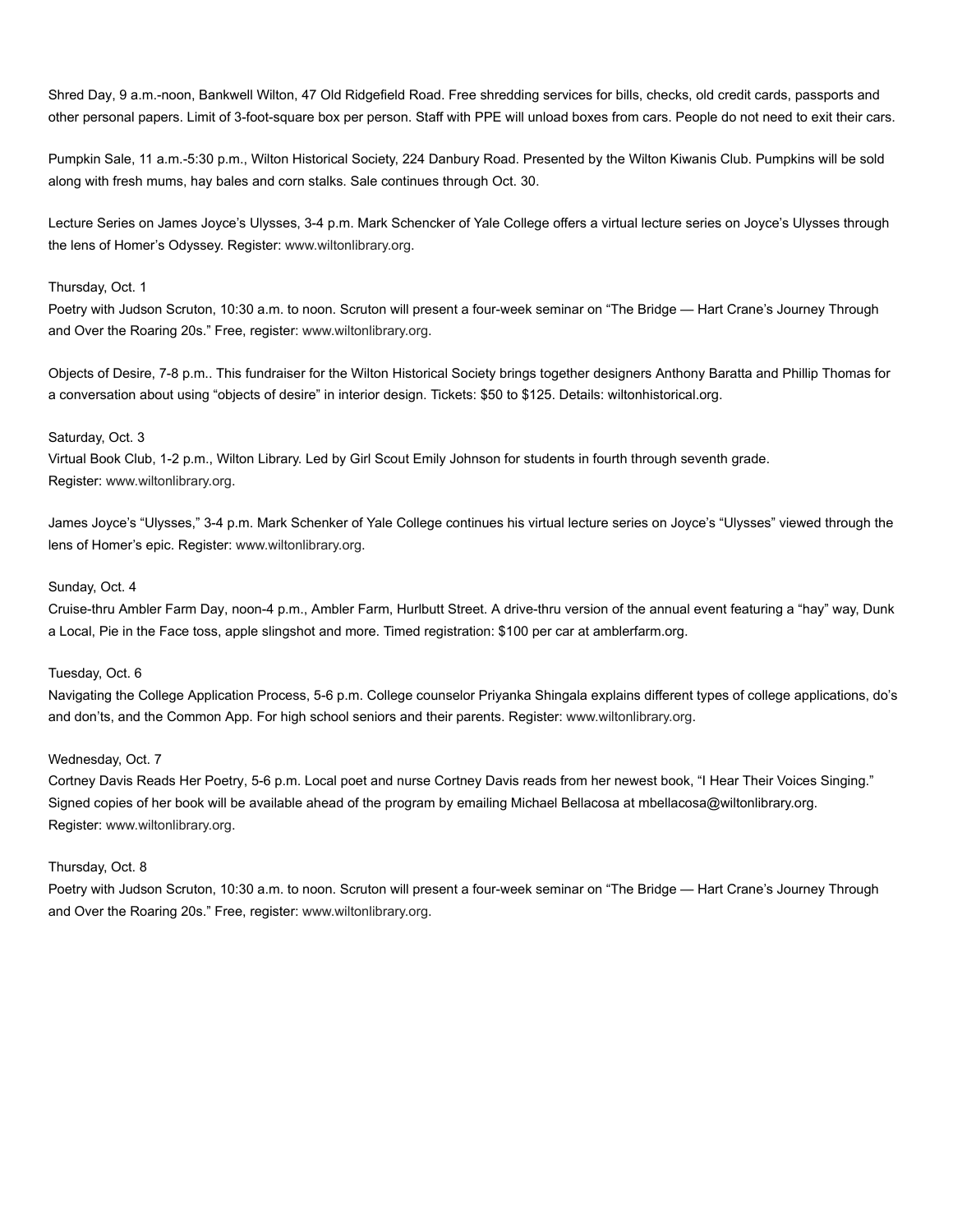# Saturday, Oct. 10

Flu Shot Clinic, 9 a.m.-3 p.m., Miller-Driscoll School, Belden Hill Road. Drive-thru clinic with Visiting Nurse & Hospice of Fairfield County. Appointments required, no walk-ups allowed. Sign-up details: wiltonct.org/health-department.

James Joyce's "Ulysses," 3-4 p.m. Mark Schenker of Yale College continues his virtual lecture series on Joyce's "Ulysses" viewed through the lens of Homer's epic. Register: [www.wiltonlibrary.org.](http://www.wiltonlibrary.org/)

#### Sunday, Oct. 11

Flu Shot Clinic, 9 a.m.-3 p.m., Miller-Driscoll School, Belden Hill Road. Drive-thru clinic with Visiting Nurse & Hospice of Fairfield County. Appointments required, no walk-ups allowed. Sign-up details: wiltonct.org/health-department.

#### Tuesday, Oct. 13

Italian Cooking with Sally Maraventano, 3-4:30 p.m. Maraventano, founder of Cucina Casalinga, shares tips and recipes on how to make a fall soup and bruschetta. Register: [www.wiltonlibrary.org](http://www.wiltonlibrary.org/).

#### Wednesday, Oct. 14

Zentangle Art Workshop, 3:30-5 p.m. Learn to create beautiful patterns without drawing experience. For adults and teens. Register: [www.wiltonlibrary.org](http://www.wiltonlibrary.org/).

#### Thursday, Oct. 15

Poetry with Judson Scruton, 10:30 a.m. to noon. Scruton will present a four-week seminar on "The Bridge — Hart Crane's Journey Through and Over the Roaring 20s." Free, register: [www.wiltonlibrary.org.](http://www.wiltonlibrary.org/)

Online Medicare Boot Camp, 7-8:30 p.m. Learn about Medicare eligibility and options from Nancy Lombard of Southwest CT Agency on Aging. Register: [www.wiltonlibrary.org](http://www.wiltonlibrary.org/).

#### Friday, Oct. 16

CT Poetry Society Workshop, 10:30 a.m.-noon. Poets should send poems they would like to share with the group to Ray Rauth at rayrauth@optonline.net. Registration required: [www.wiltonlibrary.org.](http://www.wiltonlibrary.org/)

#### Saturday, Oct. 17

Hike the Nick Parisot Memorial Trail, 10-11:30 a.m., 77 Tito Lane. Guided hike with Woodcock nature Center naturalists highlighting wildlife and native and invasive plant species. Co-hosted by Wilton Land Conservation Trust. Drizzle or shine, limit 12 people. Register: woodcocknaturecenter.org.

James Joyce's "Ulysses," 3-4 p.m. Mark Schenker of Yale College concludes his virtual lecture series on Joyce's "Ulysses" viewed through the lens of Homer's epic. Register: [www.wiltonlibrary.org.](http://www.wiltonlibrary.org/)

## Monday, Oct. 19

Stitch Time for Knitters & Crocheters on Zoom, 1-2 p.m. Partake in conversation while working on a project. Register: [www.wiltonlibrary.org.](http://www.wiltonlibrary.org/)

College Q&A with Matthew Greene, 4-4:45 p.m. Live Q&A on testing, deferring admission and other updates. Recommended for high school juniors, seniors and their parents. Register: [www.wiltonlibrary.org.](http://www.wiltonlibrary.org/)

# Wednesday, Oct. 21

Social Security Strategies to Maximize Benefits & Your Retirement, noon-1 p.m. or 5-6 p.m. Investment adviser Michael Alimo discusses strategies to boost benefits and retirement income. Register: [www.wiltonlibrary.org](http://www.wiltonlibrary.org/).

#### Thursday, Oct. 22

Poetry with Judson Scruton, 10:30 a.m. to noon. Scruton will present a four-week seminar on "The Bridge — Hart Crane's Journey Through and Over the Roaring 20s." Free, register: [www.wiltonlibrary.org.](http://www.wiltonlibrary.org/)